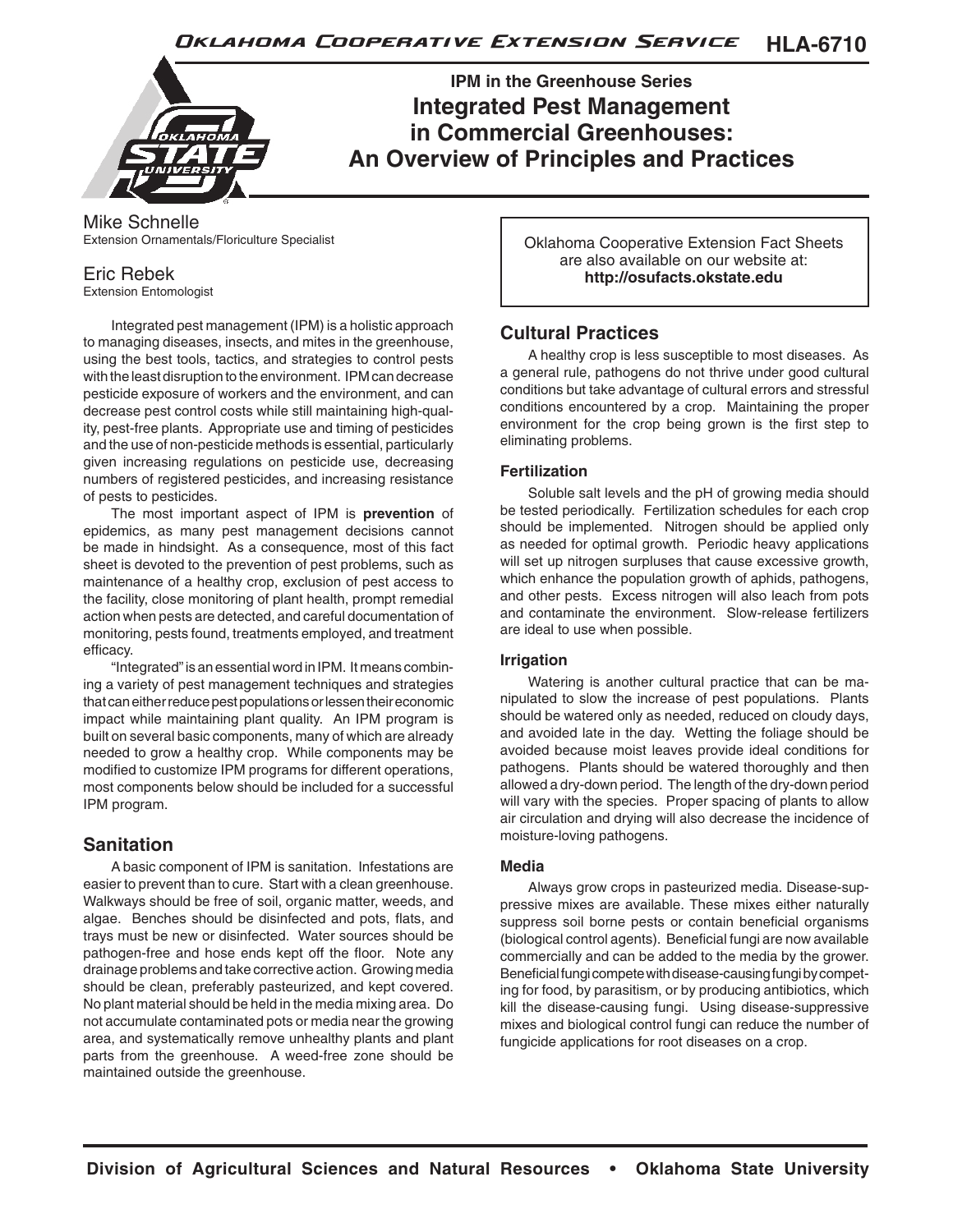#### **Plant Quarantine**

Isolate incoming plants, and monitor for pest emergence or disease development. Reject pest-infested or diseased shipments. Within the greenhouse, personnel should make a habit of caring for infested and/or quarantine areas last, to avoid carrying small insects or pathogen spores on their clothing into the rest of the greenhouse.

## **Scouting and Monitoring**

Monitoring is one of the most important principles of IPM. Pest management systems cannot be implemented if a grower does not know which pests exist and whether populations are significant. Therefore, a scouting and monitoring plan must be devised for each greenhouse. **Correct pest identification is essential**, and employees must be trained to monitor pests correctly. Refer to OSU Circular E-1011, "Arthropod Pest Management in Greenhouses and Interiorscapes" for assistance in insect and related pest identification.

Scouting and monitoring should be performed weekly or, preferably, twice weekly during the entire production season. Scouting procedures should be performed as routinely as any other greenhouse operation. Maps should be made of the greenhouse and scouting should follow the same method in the same manner every time. Scouting must be intensive; the more plants monitored the better. Scouting should always start at a major doorway, which is usually an entry point of pests. Special attention should be paid to plants around any openings in the greenhouse, especially those on outside rows of benches.

Scouts should walk every aisle and move from bench to bench in a snake-like manner. At least 10 minutes should be spent inspecting 20 or more plants for every 1,000 square feet of production area. Three or more randomly chosen plants on every bench should be inspected. Inspection starts at the bottom of the plant by checking the soil for insect, mite, or disease pests and proceeds upwards, looking at older leaves, younger leaves, and new growth. Pots should be tipped sideways for inspection of the underside of the leaves. Hanging pots and baskets should also be inspected.

A daily inspection of indicator plants and yellow sticky cards is recommended. The first plant showing symptoms on a bench becomes an indicator plant. This plant is marked with a stake or in some manner that allows the scout to check the same plant daily. Pests on this plant are monitored for population increases. A plant more susceptible to a certain pest(s) may be placed among the crop being produced to act as an indicator plant. Flagging indicator plants also can improve the time efficiency of daily monitoring.

Yellow sticky traps should be placed throughout the greenhouse. Many insects are attracted to the color yellow (thrips are also attracted to the color blue, and blue sticky traps are available), and insects caught on these traps will serve as an index of activity. The traps should be placed in a grid-like fashion, at least one card per 1,000 square feet of production area. Increasing the number of cards per square foot of production area may be beneficial. Place the cards just above the plant canopy or up to 16 inches above the crop. The cards should be placed in the same position each time to allow a true picture of insect activity to emerge. Traps should be changed and insect counts recorded at least weekly, or more often depending upon the level of pest population.

If insect populations are high, time counting insects may be saved by counting the insects within a one-inch wide vertical column on the trap. Aphids and thrips tend to be caught on the bottom half of the traps. Leaf miners are caught more often along the top, and leaf miner wasps and whiteflies tend to be spread uniformly over the trap. Aphids tend to be caught in the middle of vertical columns. Since insects are not distributed evenly, horizontally across the trap, columns counted should be vertical and towards the middle of the trap. See OSU Extension Fact Sheet HLA-6711, "Scouting and Monitoring for Pests in the Commercial Greenhouse," for more information on indicator plants, how to identify insects caught in sticky traps, etc.

## **Record Keeping**

Proper records are critical to effective management. Record incoming plant material inspections, yellow sticky card information, and crop treatments. All production inputs must be noted concisely and accurately. Managers trying to make a diagnosis of a problem without records are at a disadvantage and may overlook potential causes of the problem. Maps of the greenhouses showing where benches, sticky cards, and indicator plants are located should be maintained. Pest infestations can be noted on these maps so that movement of the infestation can be monitored. As the season progresses, developing pest trends will facilitate direction for pest management decisions. Given time and experience, growers will determine their threshold for any given pest on various crops. Refer to OSU Extension Fact Sheet HLA-6711 for more record-keeping tips.

## **Control Options**

The goal of IPM is long-term suppression of pest populations below the point at which they cause economic damage. Successful management of pests requires the use of multiple tactics, starting with healthy plants and a clean greenhouse, covered in the previous sections. Reliance on a single method, such as a chemical pesticide, is doomed to failure, if for no other reason than the development of pesticide resistance. The remaining information that follows will outline several of the best pest control options.

## **Physical Barriers**

One strategy particularly suited to greenhouse IPM programs is the use of physical barriers to exclude insect pests. Screening vents and doorways can greatly limit the movement of insect pests into the greenhouse. Several factors must be considered when using physical barriers in the greenhouse. These include choosing the proper screen size mesh, assuring adequate airflow, and preventing reintroduction of insects on plant material.

Mesh size depends upon the insect targeted. Mesh with holes less than 200 micrometers is required for complete exclusion of western flower thrips; however, screening with holes as large as 640 micrometers is sufficient for excluding leaf miners.

The smaller the holes in the mesh, the more reduction there will be in airflow. This reduction can be counteracted by increasing the surface area through which air flows. Screening can be stretched from gutter to gutter to increase surface area.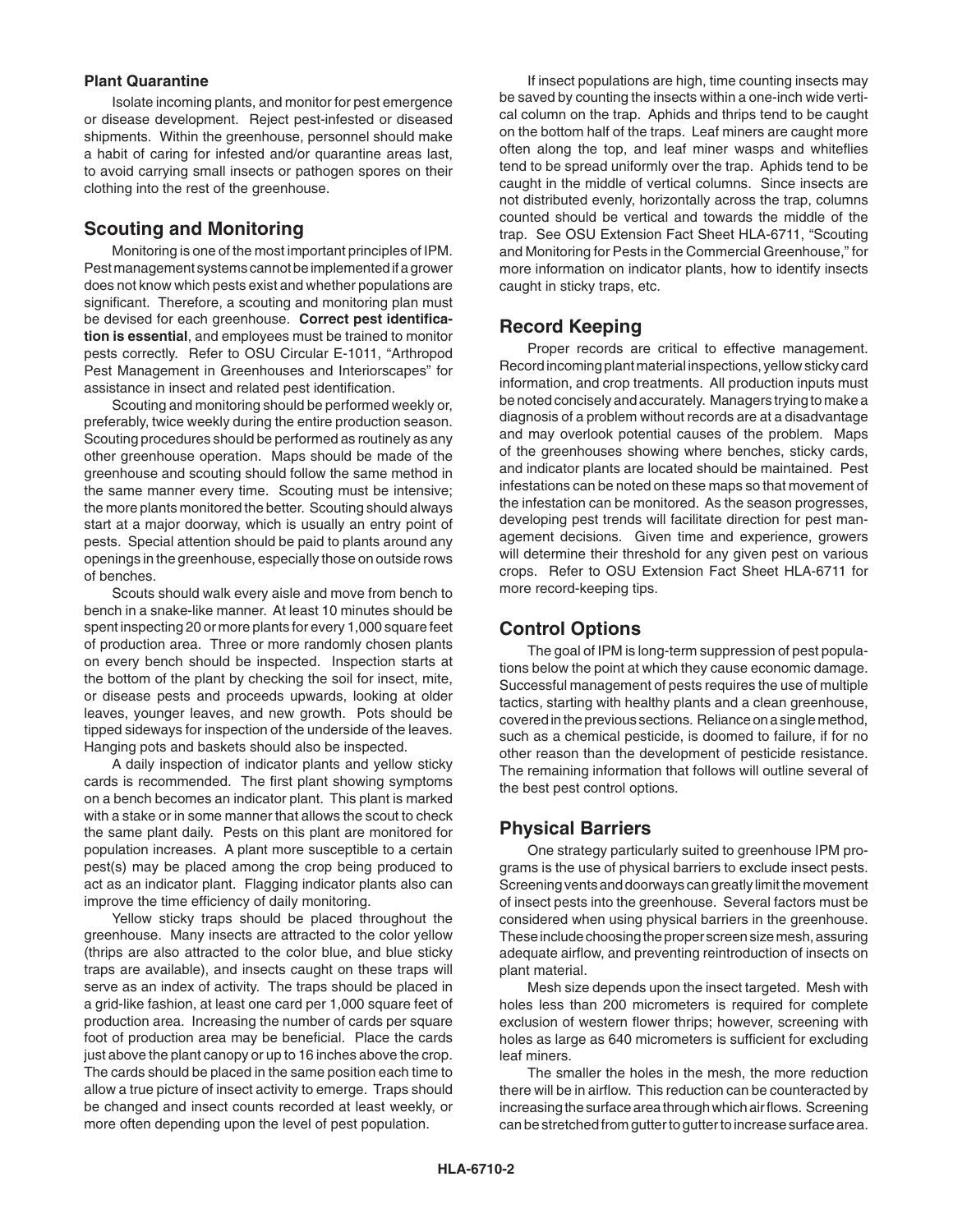| Pest                                   | Agent(s)                                                                                                              | <b>Example Brand Names</b>                                             | Characteristics                                                                                                                                                                                    |
|----------------------------------------|-----------------------------------------------------------------------------------------------------------------------|------------------------------------------------------------------------|----------------------------------------------------------------------------------------------------------------------------------------------------------------------------------------------------|
| Aphids                                 | Aphelinus abdominalus<br>Aphelinus ervi<br>Aphidoletes aphidomyza<br>Ladybird Beetles (Ladybugs)<br>Crysoperla carnia |                                                                        | Parasitic wasps; females parasitize and feed<br>upon aphids for several weeks<br>Aphid gall midge, resembles a fungus gnat;<br>young feed exclusively on aphids<br>Young and adults feed on aphids |
|                                        | Crysoperla rufilabris<br>Beauveria bassiana                                                                           | BotaniGard® and Naturalis-O®                                           | Green lacewings; larvae are voracious predators;<br>C. carnea recommended for dry areas,<br>C. refilabris for humid areas<br>Pathogenic fungi                                                      |
|                                        |                                                                                                                       |                                                                        |                                                                                                                                                                                                    |
| <b>Fungus Gnats</b><br>and Shore Flies | Atheta coriaria<br><b>Bacillus thuringiensis</b><br>Beauveria bassiana<br>Steinernema feltiae<br>Hypoaspis miles      | Gnatrol®<br>BotaniGard <sup>®</sup> and Naturalis-O <sup>®</sup>       | Voracious rove beetle predator<br>Bacterium, controls larvae in soil<br>Pathogenic fungi<br>Parasitic nematode<br>Predatory mite                                                                   |
| Mealybugs                              | Cryptolaemus montrouzieri                                                                                             |                                                                        | Small ladybird beetle (Mealybug<br>Destroyer), both adults and larvae attack<br>mealybugs and scales                                                                                               |
| <b>Spider Mites</b>                    | Phytoseiulus persimilis<br>Stethorus punctillum                                                                       |                                                                        | Predator mite<br>Small ladybird beetle that feeds specifically on<br>mites                                                                                                                         |
|                                        | Ladybird Beetles (Ladybugs)                                                                                           |                                                                        | Young and adults feed on spider mites                                                                                                                                                              |
| <b>Thrips</b>                          | Amblyseius cucumeris<br>Amblyseius degenerans                                                                         |                                                                        | Predatory mite<br>Works better in flowers than A. cucumenis;<br>effective in low humidity                                                                                                          |
|                                        | Ladybird Beetles (Ladybugs)<br>Orius insidiosus                                                                       |                                                                        | Young and adults feed on thrips<br>Pirate bugs; nymphs and adults feed on<br>thrips                                                                                                                |
|                                        | Beauveria bassiana                                                                                                    | BotaniGard <sup>®</sup> and Naturalis-O <sup>®</sup>                   | Pathogenic fungi                                                                                                                                                                                   |
| Whiteflies                             | Encarsia formosa                                                                                                      |                                                                        | Parasitic wasp, eggs develop in body of<br>young whiteflies                                                                                                                                        |
|                                        | Delphastus pusillus<br>Ladybird Beetles (Ladybugs)<br>Eretmocerus californicus<br>Crysoperla carnia                   |                                                                        | Ladybird beetle<br>Useful to "knock down" an infestation<br>Parasitic wasp                                                                                                                         |
|                                        | Crysoperla rufilabris                                                                                                 |                                                                        | Green lacewings; larvae are voracious predators;<br>C. carnea recommended for dry areas,<br>C. refilabris for humid areas                                                                          |
|                                        | Beauveria bassiana                                                                                                    | BotaniGard <sup>®</sup> and Naturalis-O <sup>®</sup>                   | Pathogenic fungi                                                                                                                                                                                   |
| Fungal                                 | Diseases in Soil Gliocladium virens                                                                                   | SoilGuard <sup>®</sup>                                                 | Incorporation into growing media controls<br>disease-causing soil fungi                                                                                                                            |
|                                        | Trichoderma viridae                                                                                                   | RootShield <sup>®</sup> , PlantShield <sup>®</sup><br>(for foliar use) | Incorporation into growing media controls<br>disease-causing soil fungi                                                                                                                            |
|                                        | Streptomyces fungus                                                                                                   | Mycostop <sup>®</sup>                                                  | Suppresses soil Botrytis                                                                                                                                                                           |
| <b>Fungal Diseases</b><br>on Leaves    | Pseudomonas fluorescens<br>Trichoderma harziarum<br>Streptomyces fungus                                               | Mycostop <sup>®</sup>                                                  | Controls fungal diseases on certain plants<br>Suppresses powdery mildew and botrytis<br>Suppresses soil Botrytis                                                                                   |

#### **Table 1. Common Greenhouse Pests and Biological Control Agents\***

\*Commercially available examples of biocontrols are provided rather than a comprehensive list. For more information, including greenhouse supply companies that carry IPM products, see OSU Extension Fact Sheet HLA-6713.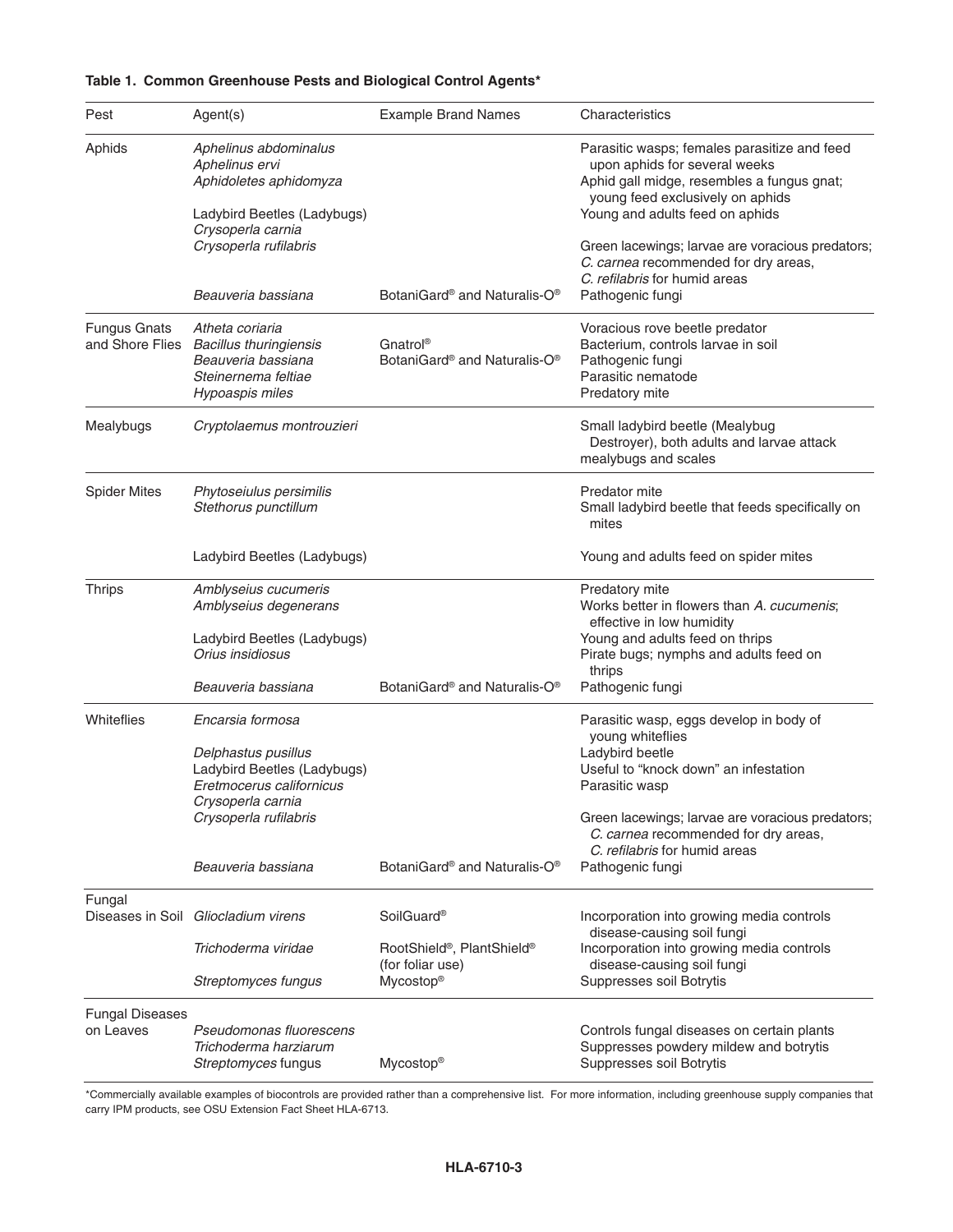An exterior frame may be built and covered with screening to increase surface area. Limited access to screened areas is beneficial since insects and spores may come in on clothing or be swept in with the wind. Building a screened foyer to create a double-door entry will partially solve the problem of wind-carried insects.

## **Biological Control**

Biological control is the use of one type of living agent to suppress another. While beneficial insects most often come to mind, beneficial organisms also include mites, bacteria, fungi, and nematodes (see Table 1). The use of biological control can reduce or eliminate the necessity of pesticides. However, several factors concerning biological control need to be understood:

- 1. No single pest control is 100 percent effective—biological or chemical.
- 2. Biological pest control often involves more work and risk at first than chemical control, and may require changes in production methods.
- 3. Biological control agents are sometimes more susceptible to pesticides than the target pests.
- 4. Many biological control agents work slowly to suppress the pest populations. Therefore, introduction of these agents must occur before pest populations reach high numbers.
- 5. Multiple releases occasionally are required for ongoing control.
- 6. Finally, it must be understood that without all IPM measures in place (sanitation, proper cultural practices, resistant cultivars, etc.) biological control agents may not be successful.

Growers must take the time to learn specifics about the biological agent they intend to use and create the proper environment for its use. Limitations of biological agents must be understood. Most predators and parasites perform best at moderate temperatures and humidities. Releases should be made in the morning or evening. Once biological control fungi are incorporated into growing mixes, the mixes must not be allowed to dry out or overheat. When pesticides are required, those with the shortest residual life and highest specificity should be used.

# **Chemical Control**

IPM programs are not designed to eliminate pesticides. The result of this program will instead lessen the amount of pesticides sprayed, reduce the number of applications, and/ or enable the substitution of a less toxic, "softer" pesticide. How-ever, pesticides are still an essential component of a successful pest management program.

The mainstay of greenhouse pest management has been older broad-spectrum pesticides that, while effective, are often toxic to more than greenhouse pests. Increasing concerns about toxicity to workers and to the environment have led to changes in pesticide registrations, including the voluntary cancellation of some of these compounds. Simultaneously, there have been an increasing number of new, safer chemicals registered for use in greenhouse settings.

Despite the availability of these new tools on the market, it is important to remember that long-term pest suppression re-quires reliance on multiple, non-chemical tactics. Pesticides should be used when pest populations get out of hand, starting with the least toxic product that will still control the pest. Apply the product only in the area where the pest is a problem. The proper dosage of the right material applied at the correct time results in good control. Spraying for broad spectrum control at the wrong life stage will only increase resistance and do little to control the targeted pest. See CR-6718 "Management of Insects and Mites in Greenhouse Floral Crops."

Insecticides labeled for use in the greenhouse include the broad-spectrum nerve poisons, such as organophosphates (Acephate®), chlorinated hydrocarbons (Dicofol®), carbamates (Mesurol®), and synthetic pyrethroids (Talstar®, Decathlon®, Mavrik®, Astro®). New products are now available that have unique modes of action and are relatively safer to use, such as spinosad (Conserve®) and imidacloprid (Marathon®). Among fungicides, there are several older compounds that remain quite effective, along with many new, safer materials. For example, there is a new class of fungicides called strobilurins (Cygnus®, Heritage®, and Compass®); these are effective preventative materials (some have curative effects as well) and have short re-entry intervals. However, they control pathogens with a single mode of action, requiring additional care toward resistance management.

The following is a brief description of some alternative products that are used more frequently by organic growers and yet should be considered as a part of any grower's pest management strategy.

# **Horticultural Oils**

Horticultural oils can serve as insecticides, miticides, and fungicides. These oils have low plant and mammalian toxicity, which make them desirable for use in an enclosed greenhouse. Some precautions are necessary when applying horticultural oils to prevent phytotoxicity:

- 1. Do not mix oil with fungicides or any product containing sulfur.
- 2. Do not spray oils and fungicides with the same tank unless it is thoroughly cleaned between applications.
- 3. Be sure the tank mix is well agitated before spraying begins.
- 4. Do not apply oil when humidity is excessive or during extended cloudy periods.
- 5. Do not apply when temperature in greenhouse might exceed 90°F

# **Horticultural Soaps**

Soaps (M-Pede®) are effective against some greenhouse pests. Like horticultural oils, they leave little residue and have a low level of mammalian toxicity. These soaps are potassium salts of fatty acids, which disrupt the osmotic potential (salt balance) of pest cells, causing them to burst. The soaps are effective against pupae and nymphs and against certain plant pathogens, such as powdery mildews. Soaps are most effective when first applied, that is, before the liquid dries on the leaf.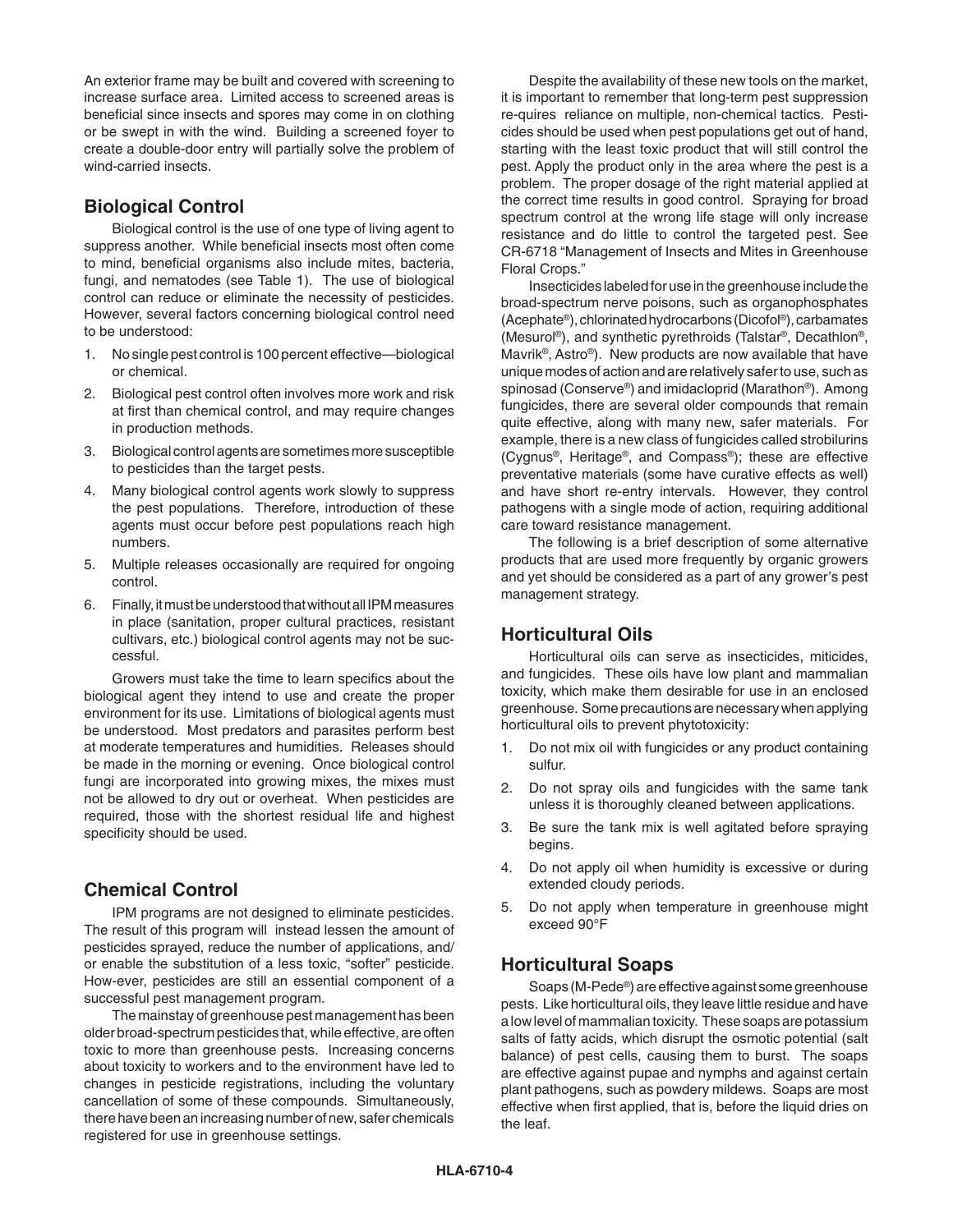## **Insect Growth Regulators**

Insect growth regulators (IGR) are synthetic mimics of insect hormones, and act to disrupt the life cycle of insects, causing death or sterility. Examples are diflubenzuron (Adept®) and tebufenozide (Confirm®) on caterpillars; kinoprene (Enstar II®) and pyriproxyfen (Distance®) on fungus gnats, whiteflies, and scales; and cyromazine (Citation®) on leafminer larvae. These products are only effective against insects that are still developing, and will not affect adult insects.

## **Botanicals**

Botanical pesticides are of plant origin. While some botanicals are nearly harmless to mammals, others are more toxic than synthetic insecticides. Unlike many synthetic chemicals, most botanicals decompose quickly, broken down by microbes and sunlight. Faster breakdown means less residue in the environment and also somewhat less risk to beneficial insects that might contact the pesticide.

The neem tree produces azadiractin, which interferes with the normal molting process of insects, but it is safe to plants, mammals, and the environment. Azadiractin is available under the trade names Margosan-O® and Azatin®. A different oil from the neem tree is marketed as Triact 70® and is effective against several foliage fungal pathogens.

Pyrethrum comes from a chrysanthemum species. Pyrethrins, which are chemical components of pyrethrum, are widely used. They kill insects by interrupting nerve impulses.

### **Bicarbonates**

Bicarbonates have been applied to ornamental and vegetable crops and appear to have potential for disease control. They are used alone or in combination with oil sprays, which make them more effective. The bicarbonate/oil sprays perform best when applied as preventive sprays against diseases. Sodium bicarbonate (baking soda) is the most available bicarbonate. Research shows that a baking soda/oil

mixture can help control black spot and powdery mildew of roses, powdery mildew of phlox and zinnias, and most foliar garden vegetable diseases. Potassium bicarbonate is labeled for Botrytis, powdery mildew, and anthracnose (Armicarb®, FirstStep®), though Kaligreen® is labeled only for powdery mildew. These have a short re-entry interval, and need to be applied at the first sign of disease.

# **Barrier-Forming Agents**

Substances that form a barrier on the plant surface and prevent foliar diseases are being investigated. These barrierforming agents were originally used as antitranspirants to delay desiccation of the plant or plant product. They include waxes, silicone, latexes, and other plastic polymers. The incidence of anthracnose, leaf blight, rust, powdery mildew, and downy mildew on maize, sorghum, and wheat has been reduced by varying degrees by these products. While little information is currently available on commercial use of these products, their potential seems high because:

- Some of them are biodegradable.
- Previous work indicates that they are stable over a range of temperatures, humidity, and radiation.
- They are commercially available for other uses.

## **Conclusions**

IPM is a multi-dimensional approach to pest control. It requires understanding of the greenhouse as an entire unit, an ecosystem unto itself. This ecosystem must be kept in balance. Temperature, relative humidity, and both pest and biocontrol agent populations must all be monitored. Strict sanitation must be maintained. If one component becomes unbalanced, the rest of the system suffers. Careful records of these components will help the manager correct small problems before they damage the balance in the greenhouse. Maintaining this balance is the key to successful IPM programs.